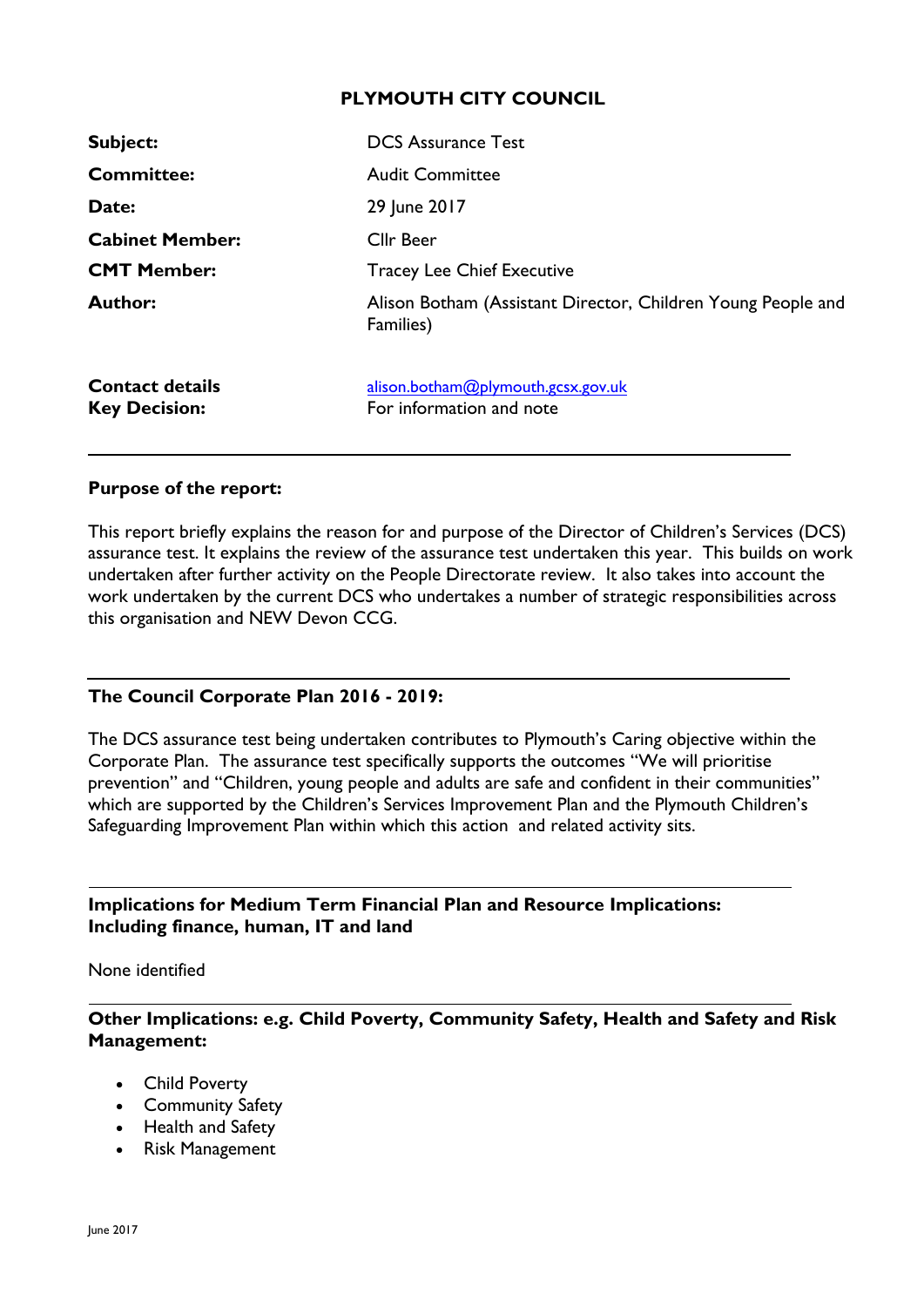The DCS assurance test is undertaken to ensure that the focus on outcomes for children and young people are not be weakened or diluted as a result of adding other responsibilities to the role of Director of Children's Services.

The role of DCS includes ensuring a wide range of outcomes are achieved for vulnerable children and families, the majority of which relate to addressing issues of risk management, health and safety, community safety or child poverty.

## **Equality and Diversity**

Has an Equality Impact Assessment been undertaken? No

#### **Recommendations and Reasons for recommended action:**

1. Members note the DCS Assurance Test has again been reviewed and revised using a risk assessment framework.

#### **Alternative options considered and rejected:** None

#### **Published work / information:**

The Department for Education guidance "Statutory guidance on the roles and responsibilities of the Director of Children's Services and Lead Member for Children's Services" (April 2013) [https://www.gov.uk/government/uploads/system/uploads/attachment\\_data/file/271429/directors\\_of\\_child\\_servi](https://www.gov.uk/government/uploads/system/uploads/attachment_data/file/271429/directors_of_child_services_-_stat_guidance.pdf) ces - stat\_guidance.pdf

#### **Background papers:**

| Title :                                         | Part I | Part II | <b>Exemption Paragraph Number</b> |  |  |  |  |  |  |  |  |
|-------------------------------------------------|--------|---------|-----------------------------------|--|--|--|--|--|--|--|--|
|                                                 |        |         |                                   |  |  |  |  |  |  |  |  |
| <b>DCS Assurance Test</b><br>17 September 2015. |        |         |                                   |  |  |  |  |  |  |  |  |
|                                                 |        |         |                                   |  |  |  |  |  |  |  |  |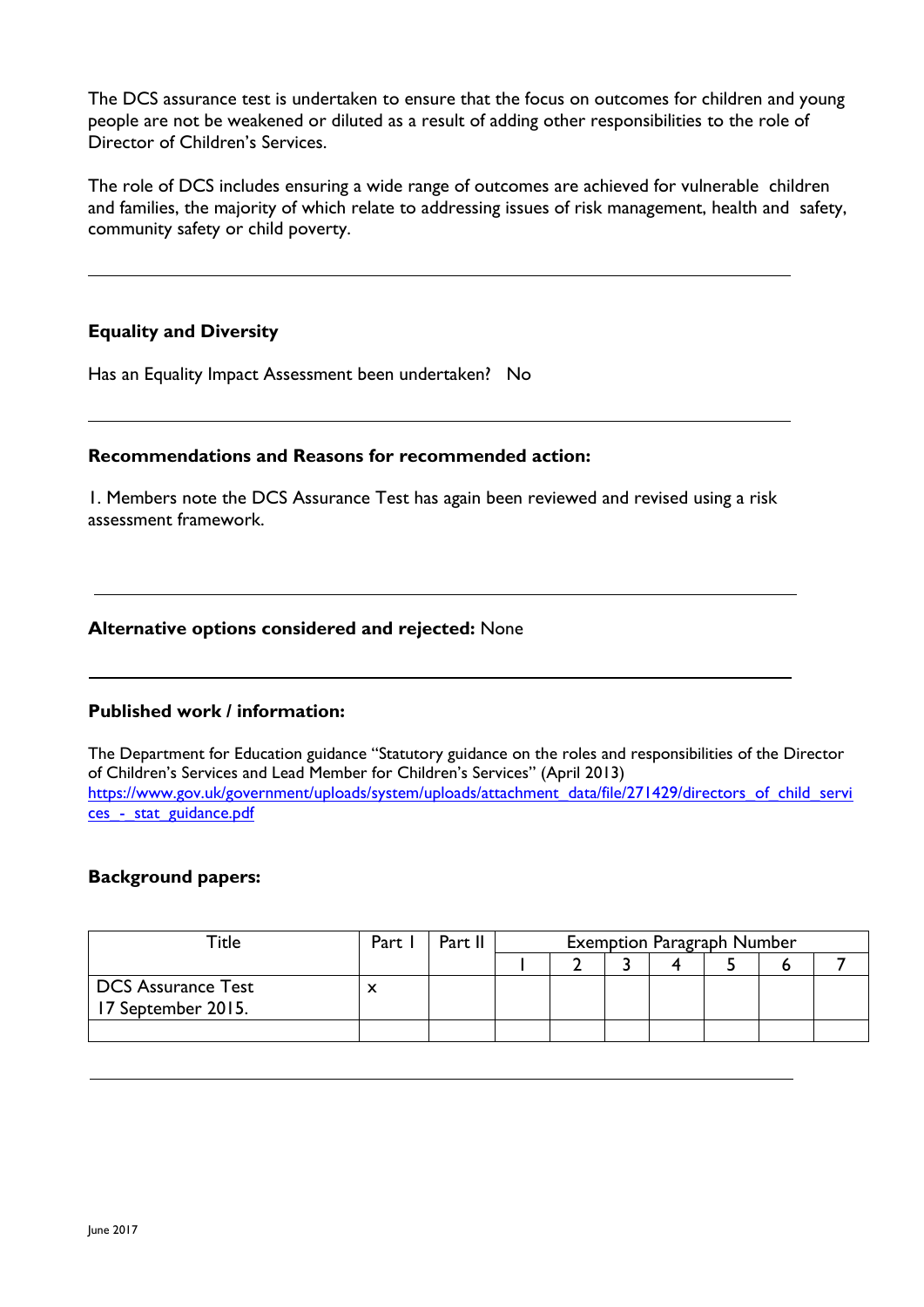**Sign off:** comment must be sought from those whose area of responsibility may be affected by the decision, as follows (insert references of Finance, Legal and Monitoring Officer reps, and of HR, Corporate Property, IT and Strat. Proc. as appropriate):

| 8.50<br>Fin<br>pl1 <sup>-</sup><br>$\mathsf{p}\mathsf{q}$<br>או<br>−∽ວ | ິ<br>. . | ЧR | ._HR<br>$\mathsf{D}\mathsf{A}_-$<br>2017<br>റ്റ<br>ገፍ |
|------------------------------------------------------------------------|----------|----|-------------------------------------------------------|
|------------------------------------------------------------------------|----------|----|-------------------------------------------------------|

## **Introduction**

The Department for Education guidance "Statutory guidance on the roles and responsibilities of the Director of Children's Services (DCS) and Lead Member for Children's Services" (April 2013 sets out the expectations for the local authority DCS, their appointment, role and responsibilities in relation to education and children and young people's services.

Section 6, entitled *Additional Functions not related to Local Authority children's services*, states that "local authorities should undertake a local assurance test so that the focus on outcomes for children and young people will not be weakened or diluted as a result of adding such other responsibilities".

## **PCC Structure**

The Plymouth City Council (PCC) Senior Management structure is such that, since 2012, a single role of a Strategic Director for People encompasses the duties of Directors of Children's and Adult's Services. The responsibility for providing services to vulnerable adults is retained despite the transfer out of a large number of employees responsible for direct delivery of these services.

In 2014, a review of the Directorate was undertaken and it was restructured at the beginning of 2015. More recently, during 2016, further alignment of functions and responsibilities led to more restructuring. This included an end to end review of Children, Young People and Families functions.

There has been further extensive work in shaping the People Directorate to better serve the requirements of the people of Plymouth partly in response to the wider Transformation Programme, closer working with partners and the move towards an Integrated Commissioning model, This has been in addition to the constant need to address financial constraints.

Our innovative joint budget arrangement with NEW Devon Clinical Commissioning Group continues, along with a number of strategic staffing arrangements ensuring key senior people are able to hold the wider system to account and make best use of joint working for mutual benefit.

One of the impacts of this is that Carole Burgoyne, Strategic Director of People, holds the Western Locality system as Senior Responsible Officer working alongside the Chief Operating Officer of NEW Devon CCG.

## **PCC DCS Assurance Test**

A template for the local assurance test was previously obtained from another Local Authority and completed by the Assistant Director for Children, Young People and Families. The Local Assurance Test document is split into six sections which contain a total of 13 questions. These are designed to confirm that the role of Director of Children's Services and its key responsibilities are being sufficiently resourced and addressed.

The assurance test was first undertaken in 2013. A review was undertaken in 2015 in light of the implementation of the People Directorate Review, as well as comments by Ofsted in their report on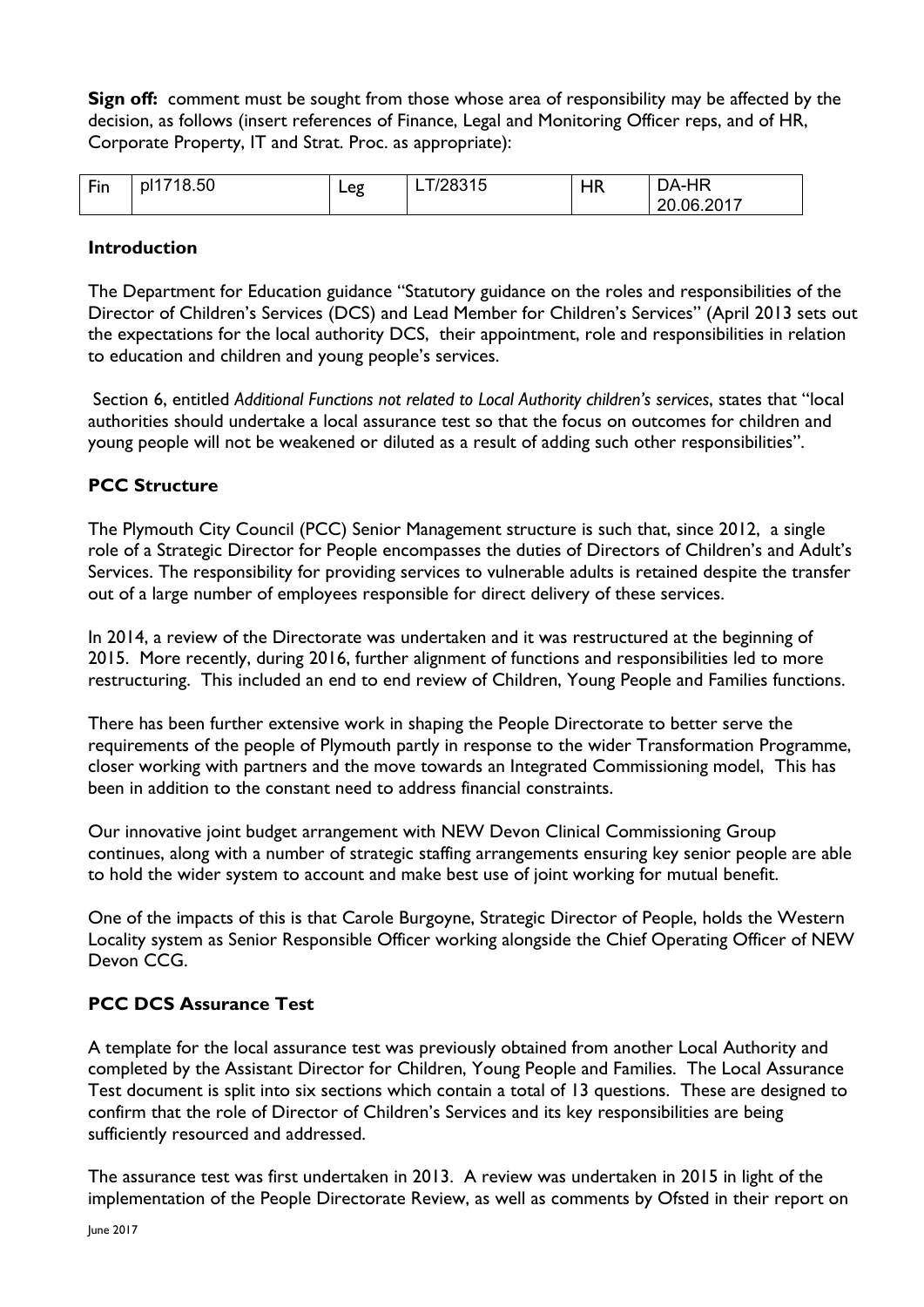the Single Inspection published in January 2015. That review was undertaken and completed in June 2015. On completion of the updated assurance test, PCC commissioned the audit partnership to audit the test. Members were updated on that review, PCC's responses and the subsequent audit at a meeting of the Audit Committee on 17 September 2015.

As a starting point for this version of the Assurance test a check has been made against the recommendations from that report.

## **Key updates since last DCS Assurance Test**

This latest DCS Assurance Test has been reviewed and, where necessary, updated to reflect changes that have occurred.

The 2015 report highlighted a number of areas where improvements had been made. These included:

- a clear structure in place to provide line management and accountability at all levels and to promote improved outcomes for children.
- a clear level of data available for review, and this is presented to a number of audiences in order to enable the service to be held to account, this included operational management and **Councillors**
- that there is ample opportunity for children to input into the service
- the sound basis of Supervision, Review and Learning & Development
- a high level of positivity towards the effectiveness of the CAF overall,

Some of the recommendations made at that time are now firmly embedded within the wider operating model, these include:

- A continuation of the close working with the Independent Chair of the PSCB
- Work with partner agencies continues to be monitored by the children's improvement board and the PSCB.
- Our clear model of Early Help is monitored via the CSC improvement plan.
- Since completion of the audit report, all CYPF employees have been offered an online training course on the prevention of terrorism.

## **Outcome of Review.**

We have assessed all areas within the risk assessment as good, whilst continuing to look for opportunities to further improve and promote best practice.

After Members have reviewed this report and copy of the assessment we will share the outcome with the Independent Chair of the PSCB. This allows for any Member comments to also be shared at the next available opportunity.

The DCS Assurance Test continues to be a key document in holding our services to account and ensuring that children and young people are safeguarded